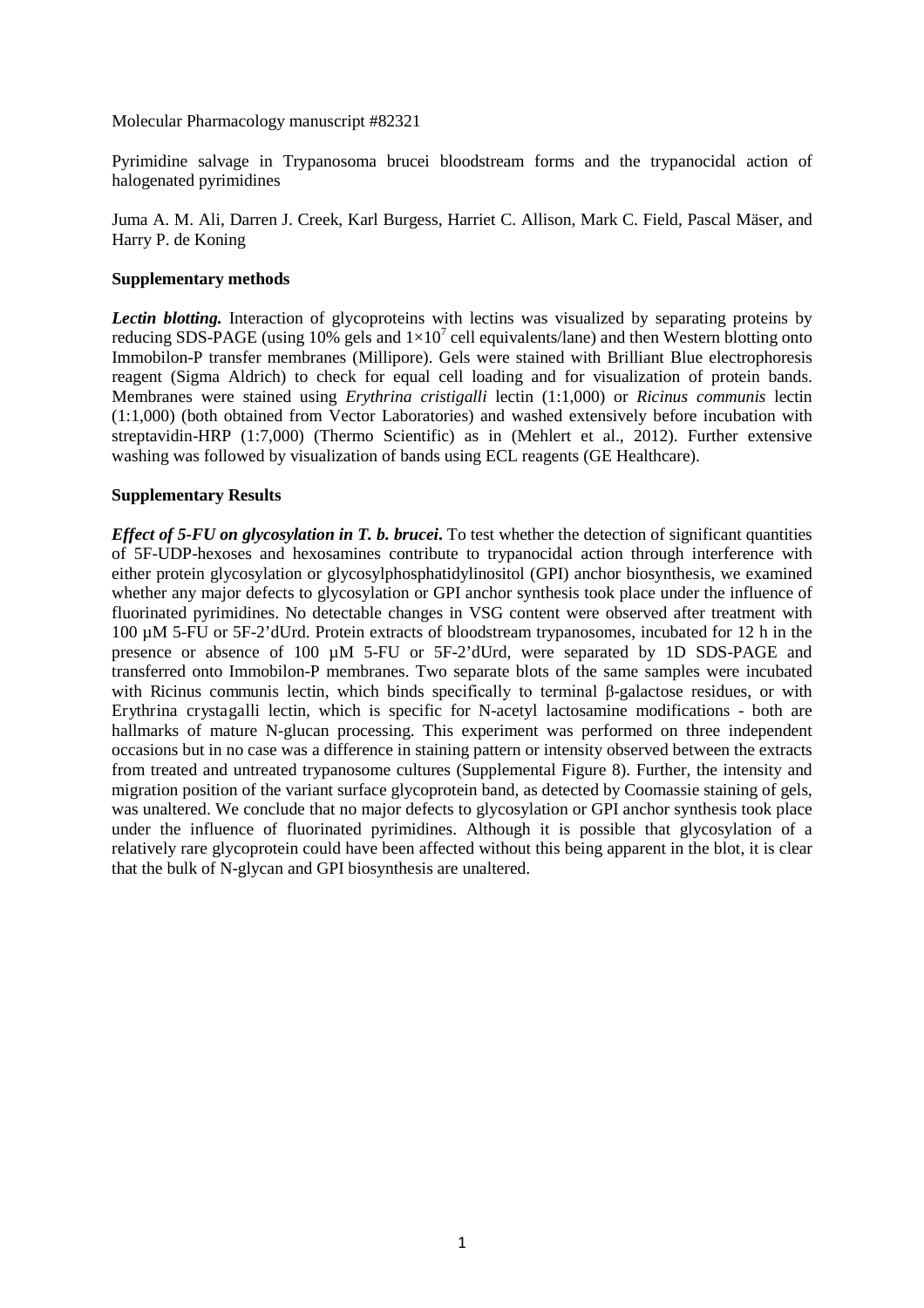### **Supplementary figures**

Supplementary Figure 1. Transport of  $[{}^{3}H]$ -uridine by T. b. brucei bloodstream forms. (A) Bloodstream forms were incubated with 2.5  $\mu$ M [<sup>3</sup>H]-uridine for the indicated times in the presence (○) or absence (■) of 5 mM unlabelled uridine. Transport was terminated by the addition of 1 ml of ice-cold 10 mM uridine solution and immediate centrifugation through oil. Lines were calculated by linear regression analysis, with correlation coefficients of 0.98 (2.5 μM) and 0.63 (5 mM), respectively. (B) Transport of 2.5  $\mu$ M [<sup>3</sup>H]-uridine in bloodstream forms over 15 min in the presence of various concentrations of unlabelled uracil  $\chi$  or uridine ( $\circ$ ). Lines were calculated using an equation for sigmoid curve with Hill slope set at -1 and bottom level at 0 for the purpose of extrapolation.

Supplementary Figure 2. Transport of pyrimidine nucleosides by T. b. brucei. (A) Transport of 5 μM  $[^3H]$ -2'-deoxyuridine by bloodstream T. b. brucei over 3 min at room temperature. (B) Transport of 5  $\mu$ M [<sup>3</sup>H]-thymidine by bloodstream T. b. brucei over 15 minutes at room temperature.

Both experiments were performed in triplicate and are representative of three identical experiments performed on different dates. Error bars are SE.

Supplementary Figure 3. Uptake of 0.25  $\mu$ M [<sup>3</sup>H]-inosine or 10  $\mu$ M [<sup>3</sup>H]-thymidine in bloodstream forms of *T. b. brucei*.

- A. Thymidine uptake was dose-dependently inhibited by inosine (■) using 15 min incubations. K<sub>i</sub> for three independent experiments was  $1.6 \pm 0.6 \mu M$ .
- **B.** Inhibition of  $[^{3}H]$ -inosine uptake by unlabelled inosine ( $\circ$ ) and thymidine ( $\bullet$ ) at the indicated concentrations measured over 10 s.
- **C.** Conversion of the inosine inhibition curve to a Michaelis-Menten saturation plot.  $K_m$  for this experiment was 0.53 µM. This experiment is representative of 4 identical experiments with highly similar outcomes.

Inosine uptake over 10 s is consistent with measurement of initial rates of transport as we previously reported linear uptake of [<sup>3</sup>H]-inosine in *T. b. brucei* over 60 s (De Koning et al. (1998) J Biol Chem 273: 9486-9494).

Supplementary Figure 4. Non-saturable uptake of some pyrimidine nucleosides and nucleobases by T. b. brucei bloodstream forms..

- A. Uptake of 0.5  $\mu$ M [<sup>3</sup>H]-cytidine ( $\blacksquare$ ) was slow and only partly inhibited by 2.5 mM unlabelled cytidine (○).
- B. Uptake of 2.5  $\mu$ M [<sup>3</sup>H]-2'-deoxycytidine (a) was not inhibited by as much as 10 mM 2'deoxycytidine (○).
- C. Uptake of 0.25  $\mu$ M [<sup>3</sup>H]-cytosine ( $\blacksquare$ ) was not significantly different from zero (F-test) when measured over 15 min, and  $[^{3}H]$ -cytosine accumulation was not reduced in the presence of 2.5 mM unlabelled cytosine (○).
- D. Uptake of 1  $\mu$ M [<sup>3</sup>H]-thymine in the presence on absence ( $\blacksquare$ ) of 10 mM unlabelled thymine, measured over 15 min, was not significantly different from zero (F-test).

Supplementary Figure 5. Effect of fluorinated pyrimidines on growth of bloodstream form s427WT. Cultures containing  $1\times10^5$  or  $2\times10^5$  trypanosomes/ml were incubated with 500 µM of 5-FU (0), 5-FOA ( $\blacktriangle$ ), 5-fluoro,2'-deoxyuridine ( $\blacktriangleright$ ) or control  $\varnothing$ ). At various times samples were taken and counted microscopically using a haemocytometer. Each determination was in performed three times and the average is shown. The inset is the same data as in the main figure but including the control (no added drug) culture and on a different scale.

Supplementary Figure 6. Adaptation of s427 bloodstream T. b. brucei to high concentrations of fluorinated pyrimidine analogues during in vitro culturing. Concentrations indicated are the concentrations of analog added to the medium, in which the cells managed to survive and multiply. This was 5-fluorouracil to generate the adapted cell line 5FURes; this was 5F-2'-dUrd to generate the cell line 5F-dURes; and 5F-orotic acid to generate the cell line 5-FOARes. After adaptation of the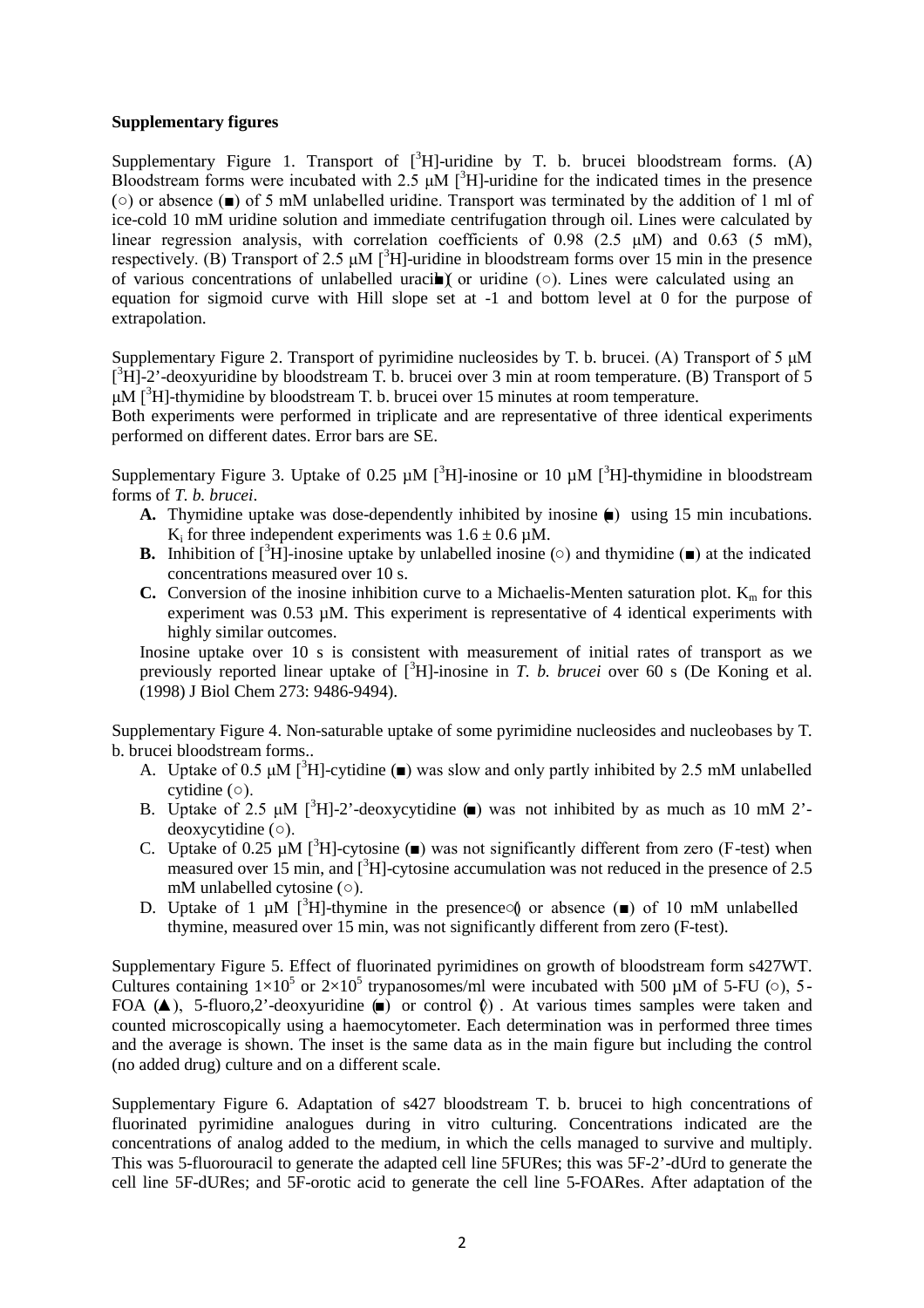cultures the trypanosomes were cloned out by limiting dilution so that the eventual cell lines that were characterized were all grown from a single cell.

Supplementary Figure 7. Transport of 0.25  $\mu$ M 5-fluorouracil by bloodstream forms of (A) T. b. brucei s427WT or (B) 5-FURes. Incubation time was 30 s for WT and 4 min for 5-FURes, well within the linear range of uptake (see figure 4B of main manuscript). The experiments were representative of three identical experiments with highly similar outcomes.

Supplementary Figure 8. Lectin blotting of T. b. brucei BSF protein samples after incubation with 5 fluorouracil or 5fluoro-2'deoxyuridine. Cultures of T. b. brucei bloodstream forms were incubated for 12 h in the presence or absence of 100  $\mu$ M of either pyrimidine analog, under standard culturing conditions. Protein extracts were separated on 1D polyacrylamide gels (left hand-side, Coomassie Blue stained) and transferred to Immobilon-P membranes to be incubated with either Erythrina crystagalli lectin or Ricinus communis lectin (right hand-side). Lectin binding was visualized by using ECL reagents.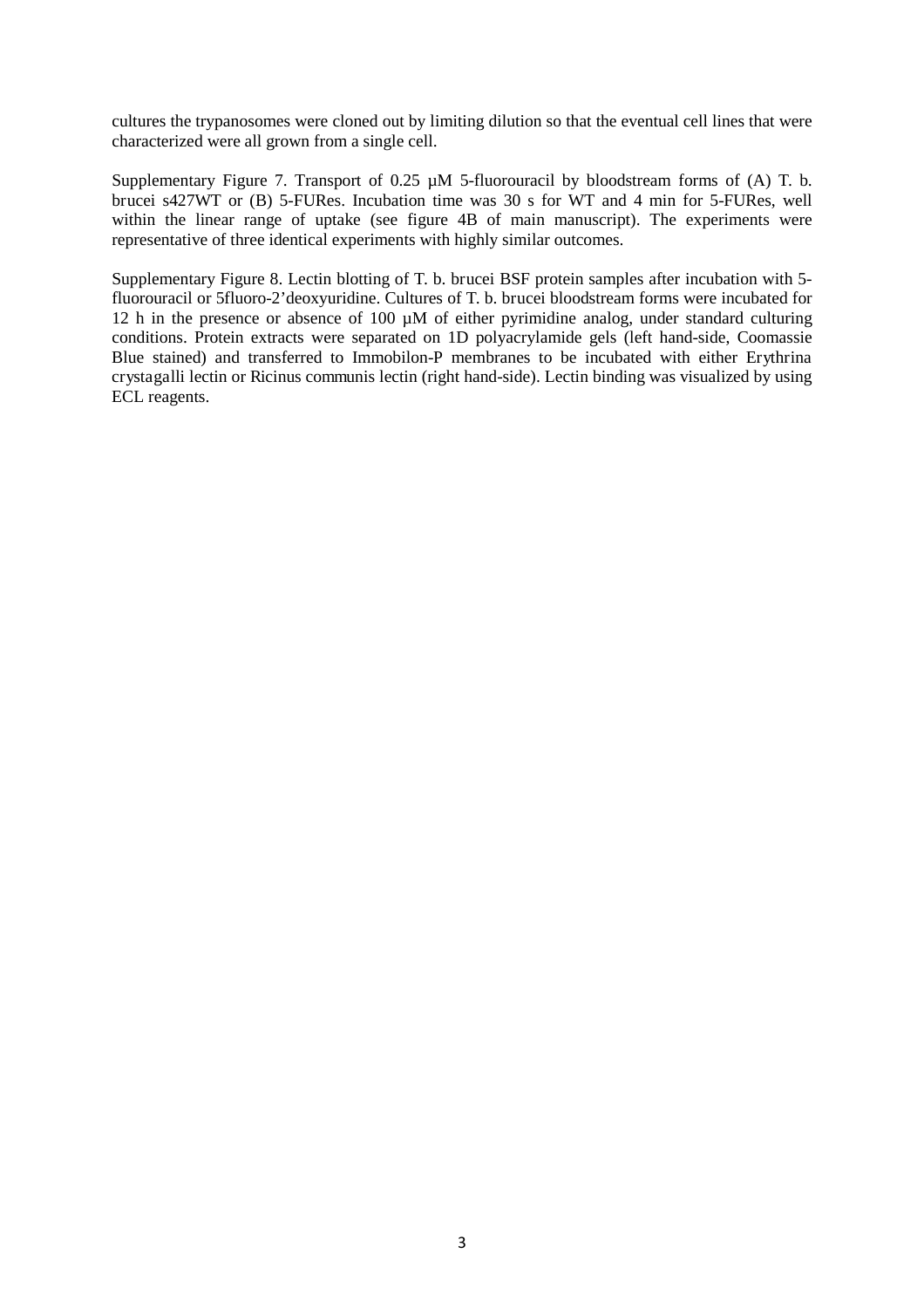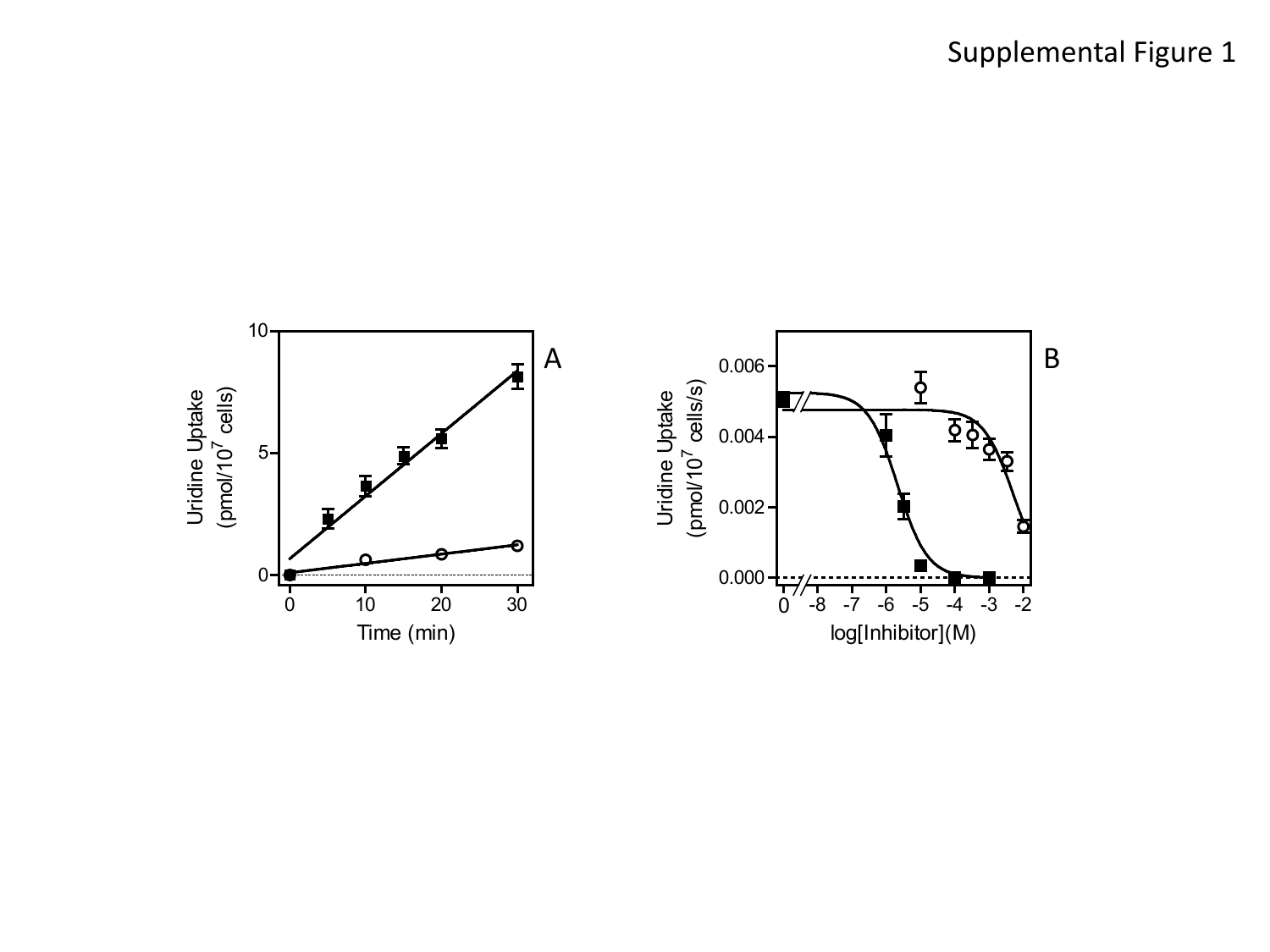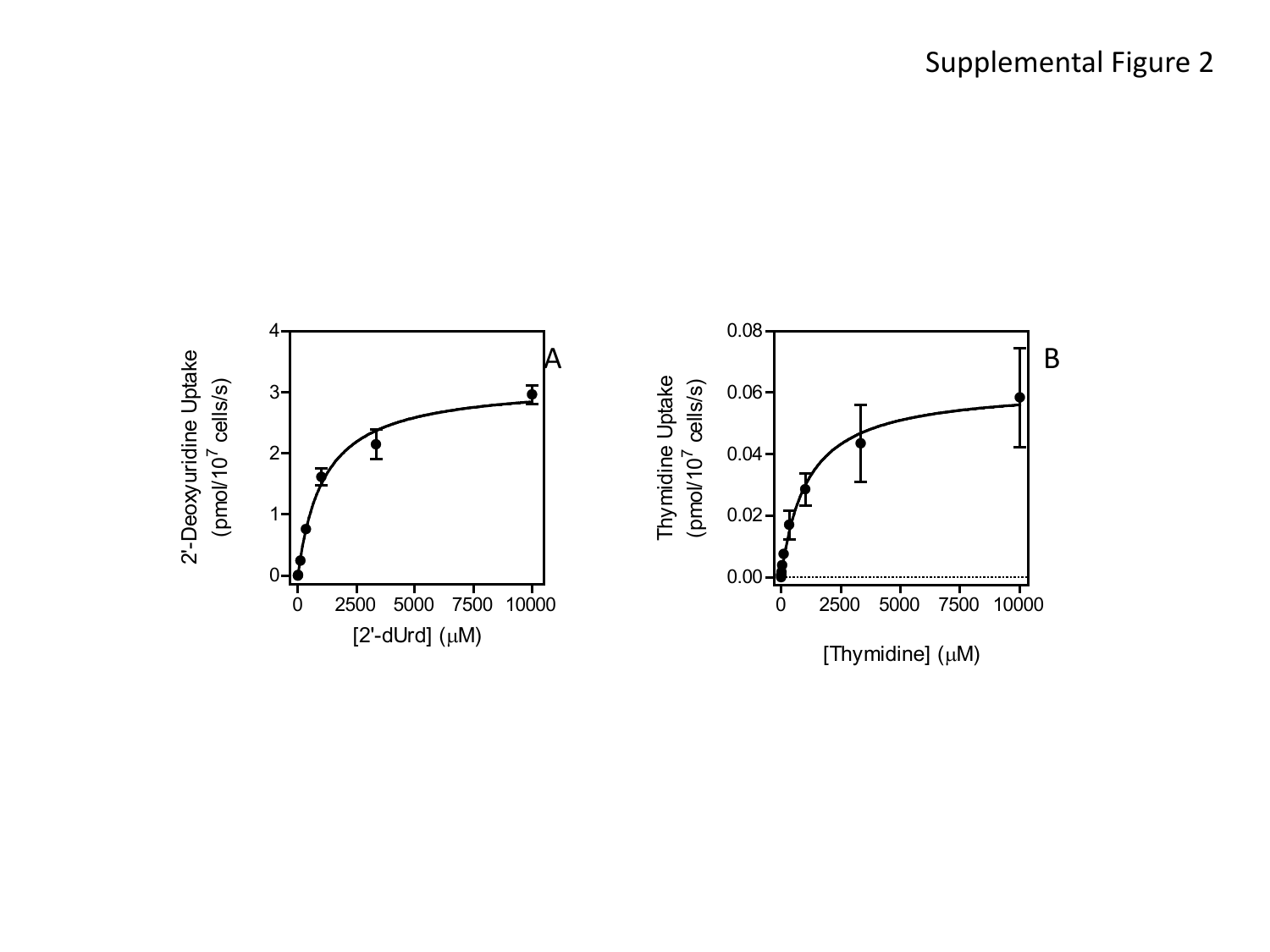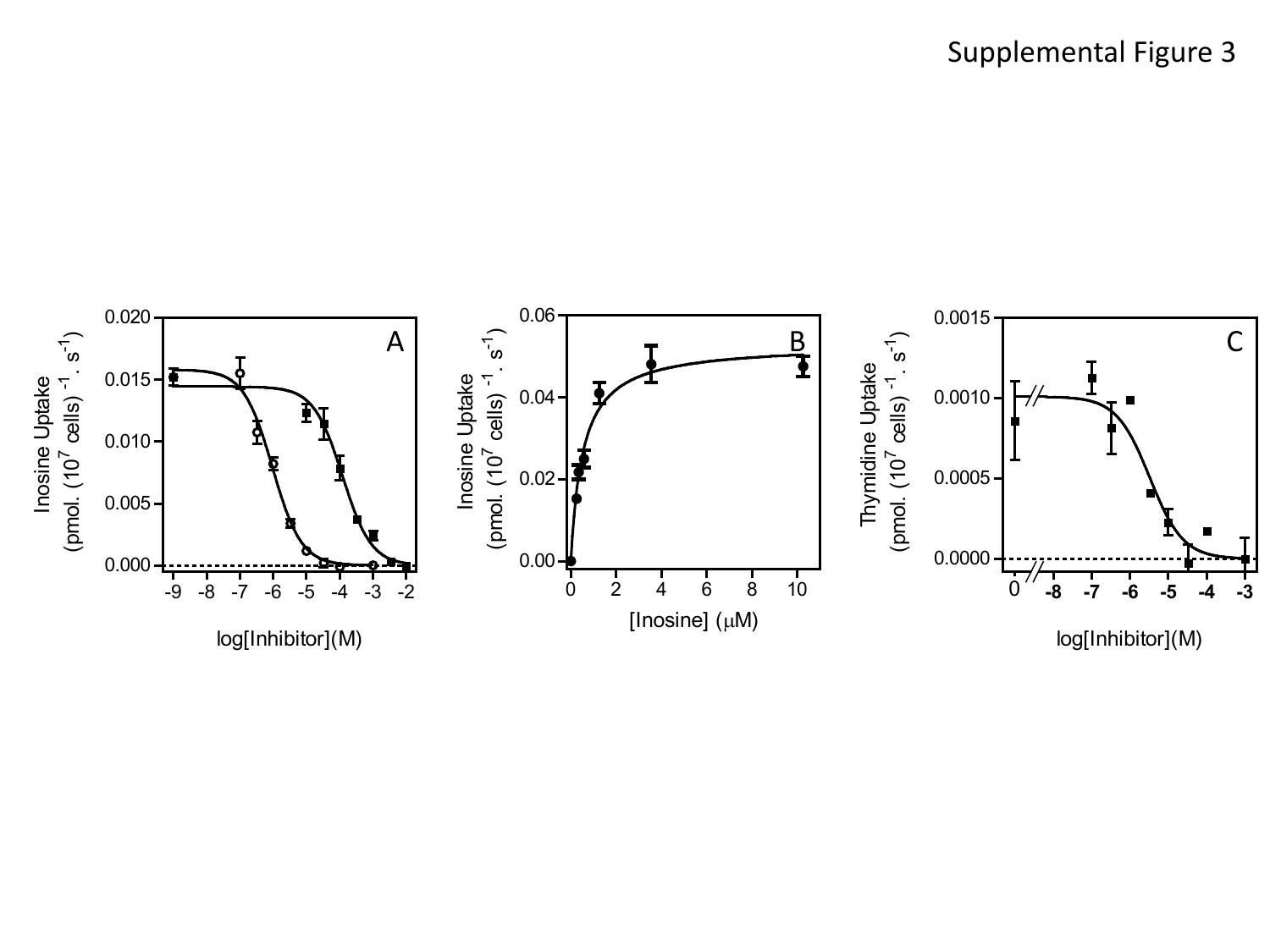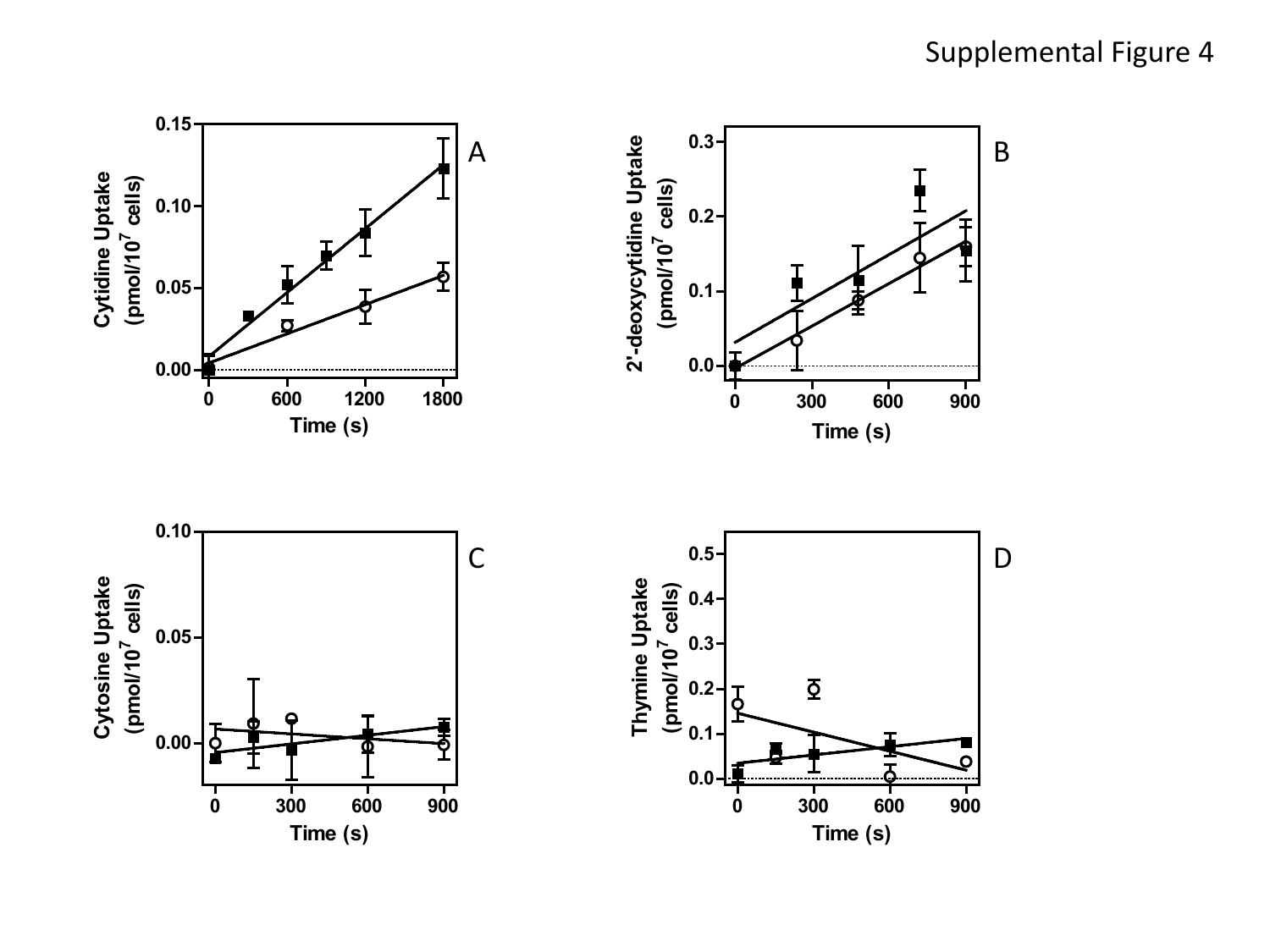

- 5-fluorouracil  $\circ$
- 5F-2'dUrd  $\blacksquare$
- 5-fluoroorotic acid  $\blacktriangle$
- Drug free control♦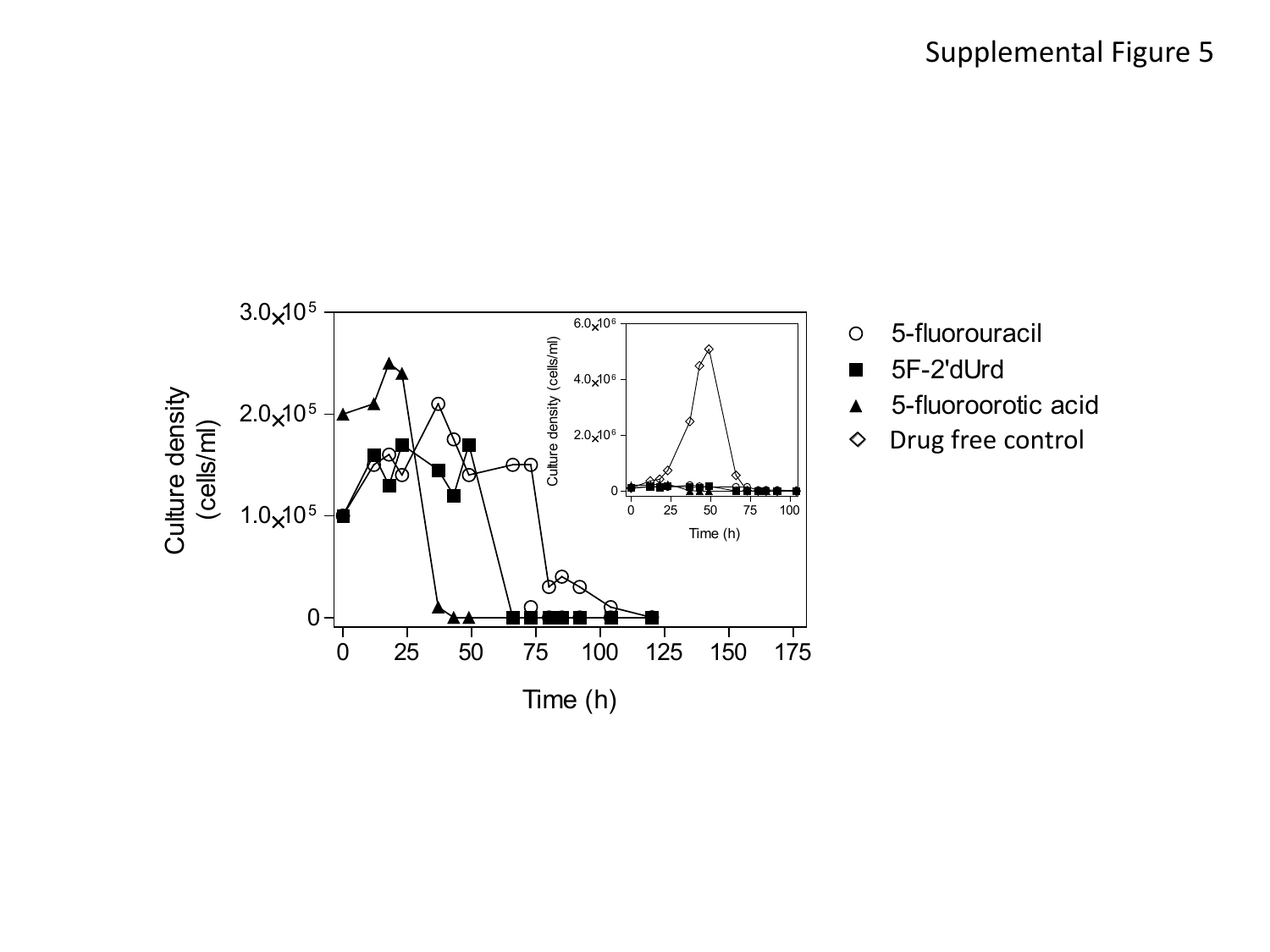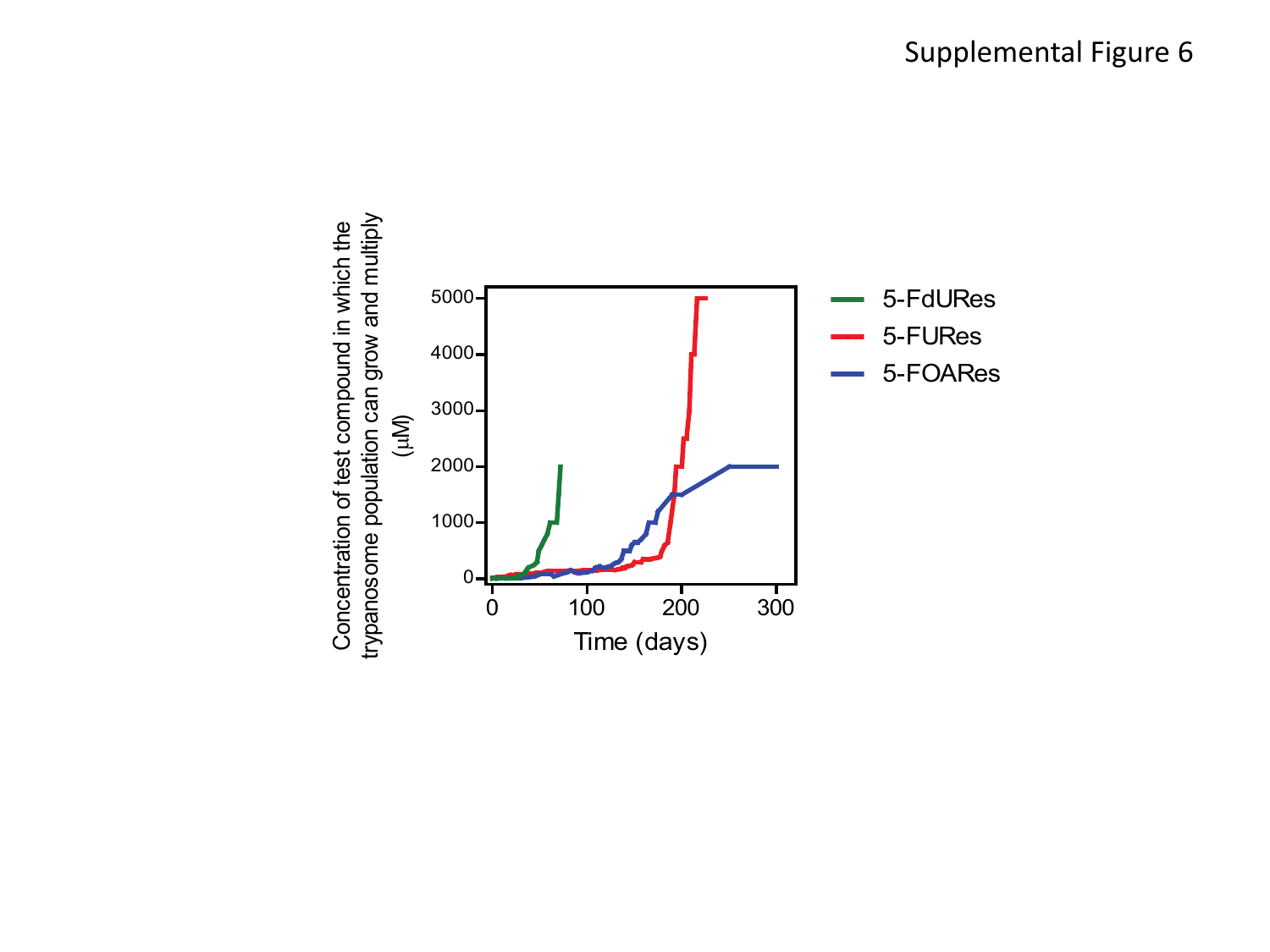